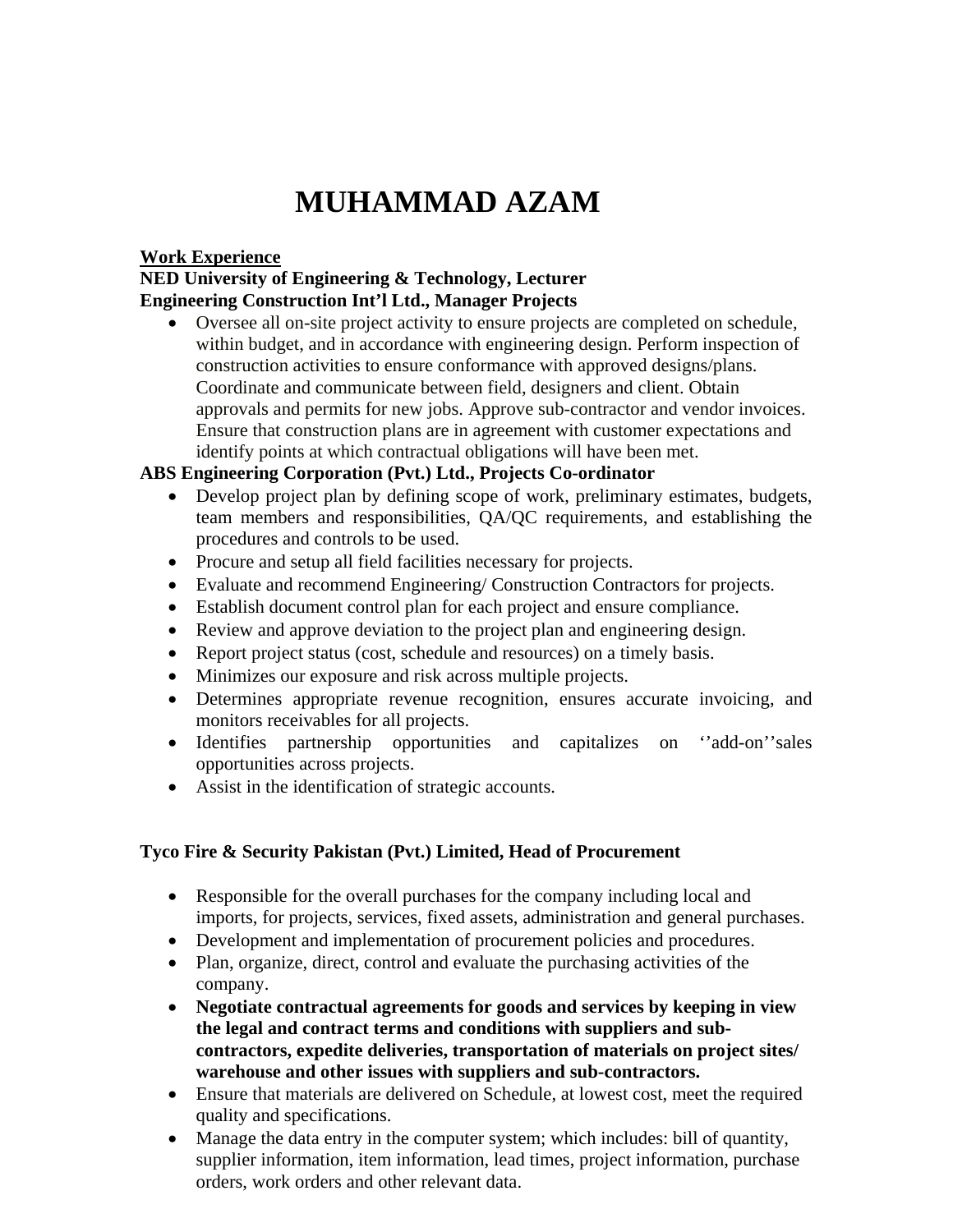- Contact vendors and sub-contractors to invite quotations and bids, compare and analyze quotations and bids, and recommend the award of contracts.
- Manage purchase order and work order activities, place and expedite orders, review all requisitions, verify information related to price, product quality, service and delivery.
- Develop and implement short and long term procurement strategies to reduce costs and improve quality and service while meeting company goals and objectives and work closely with Departmental Heads to ensure these measures are achieved.
- Analyze procurement activities and recommend improvements through more efficient procurement methods, automation, quantity discounts, standardization, value analysis and cooperative purchasing.
- Provide strategic direction for company-wide procurement efforts, participate with CEO in the establishment, communication and implementation of business goals.
- Overall monitoring and controlling of all Projects.
- Development of power generation business, its establishment and sourcing from international suppliers.
- Participate in proposal making and monitor and evaluate tenders for projects acquisition and consider the legal and tenders terms and conditions.
- Supervise, train, assign work and evaluate performance of all personnel reporting to this position.
- Develop departmental strategic plans, goals and objectives.
- Serve as an operational and technical resource in the resolution of purchasing system issues, educate customer departments about process and technology.
- Study and monitor market trends and conditions, interview vendors and subcontractors and recommend sources of supply and services. Identify potential suppliers and sub-contractors.
- Through internal and external periodic feed back procedures, measures effectiveness of operations and proposes methods for continuous improvement.
- Manage the warehouse, analyze and maintain computerized inventory of stores and report annual physical inventory.
- Act as technical advisor and resource person regarding purchasing procedures, quality of supplies, goods and equipment, services, the modification of purchasing specifications.
- Prepare and maintain statistical reports as related to assigned procurement responsibilities.
- Member and Secretary of Management Team which comprises over seven members including CEO and Departmental Heads.
- Member of HSE committee.
- Reports to Regional Director Supply Chain Management in Singapore

## **Engg. Construction Int'l Ltd., Manager Planning and Operations**

- Adequate and Proper Planning for Execution and Completion Projects/Contracts in terms of the contract agreement.
- Review Project Concept, budget and schedule for compliance with customer specifications.